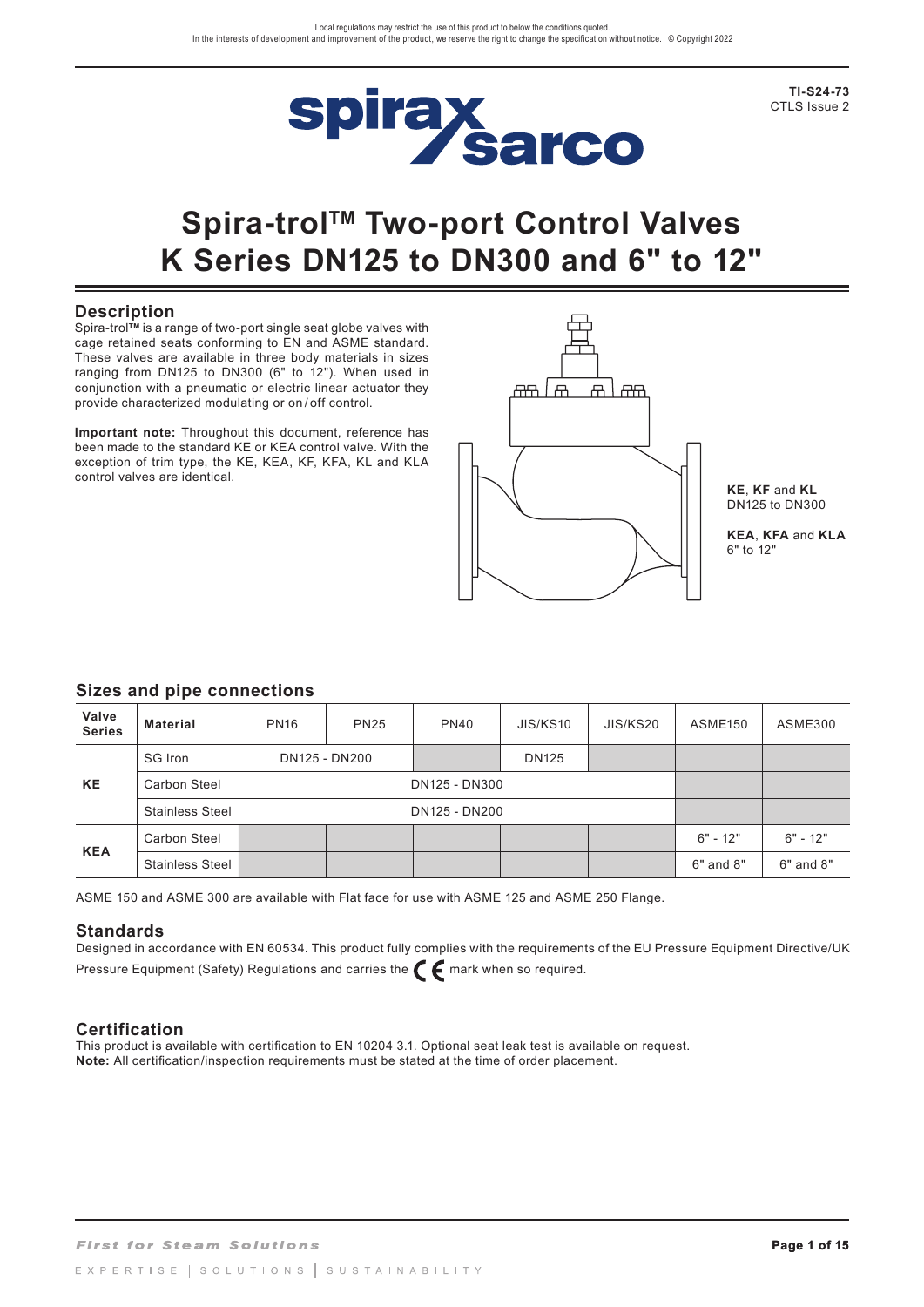### **Spira-trolTM valve characteristic - options:**

**KE** and **KEA Equal percentage (E) -** Suitable for most modulating process control applications providing good control at all flowrates. **KF** and **KFA Fast opening (F) -** For on / off applications only.

**KL** and **KLA Linear (L) -** Primarily for liquid flow control where the differential pressures across the valve is constant.

### Spira-trol<sup>™</sup> valve options:

**Page 2 of 15**

|                     | <b>PTFE chevron seals</b>                                       | Standard                                                                                                                            |  |  |  |
|---------------------|-----------------------------------------------------------------|-------------------------------------------------------------------------------------------------------------------------------------|--|--|--|
| <b>Stem sealing</b> | <b>Graphite packing</b>                                         | High temperature applications                                                                                                       |  |  |  |
|                     | Metal-to-metal                                                  | 431 stainless steel - standard                                                                                                      |  |  |  |
|                     |                                                                 | Up to 170 °C (338 °F) - PTFE for Class VI shut-off<br>(for applications like compressed air or water where there is no temperature) |  |  |  |
| Seating             | Soft seating                                                    | Up to 250 °C (482 °F) - PEEK for Class VI shut-off                                                                                  |  |  |  |
|                     |                                                                 | Up to 220 °C (428 °F) - PEEK (P) for Class VI shut-off                                                                              |  |  |  |
|                     | <b>Hard facing</b>                                              | 316L stainless steel with Stellite™ 6 facing - for more arduous applications                                                        |  |  |  |
|                     | Standard bonnet                                                 |                                                                                                                                     |  |  |  |
| <b>Bonnet type</b>  | Extended bonnet for large pipe lagging or hot/cold applications |                                                                                                                                     |  |  |  |
|                     | Standard trim                                                   |                                                                                                                                     |  |  |  |
| <b>Trim</b>         | Low noise and anti-cavitation trim (see TI-S24-59)              |                                                                                                                                     |  |  |  |

### Spira-trol<sup>™</sup> valves are compatible with the following actuators:

| <b>Electric</b> | AEL5 and AEL6 series                                      |
|-----------------|-----------------------------------------------------------|
|                 | <b>Pneumatic</b> PN1000, PN2000, PN9000 and TN2000 series |

**Note:** Reference the product specific Technical Information sheet for further details.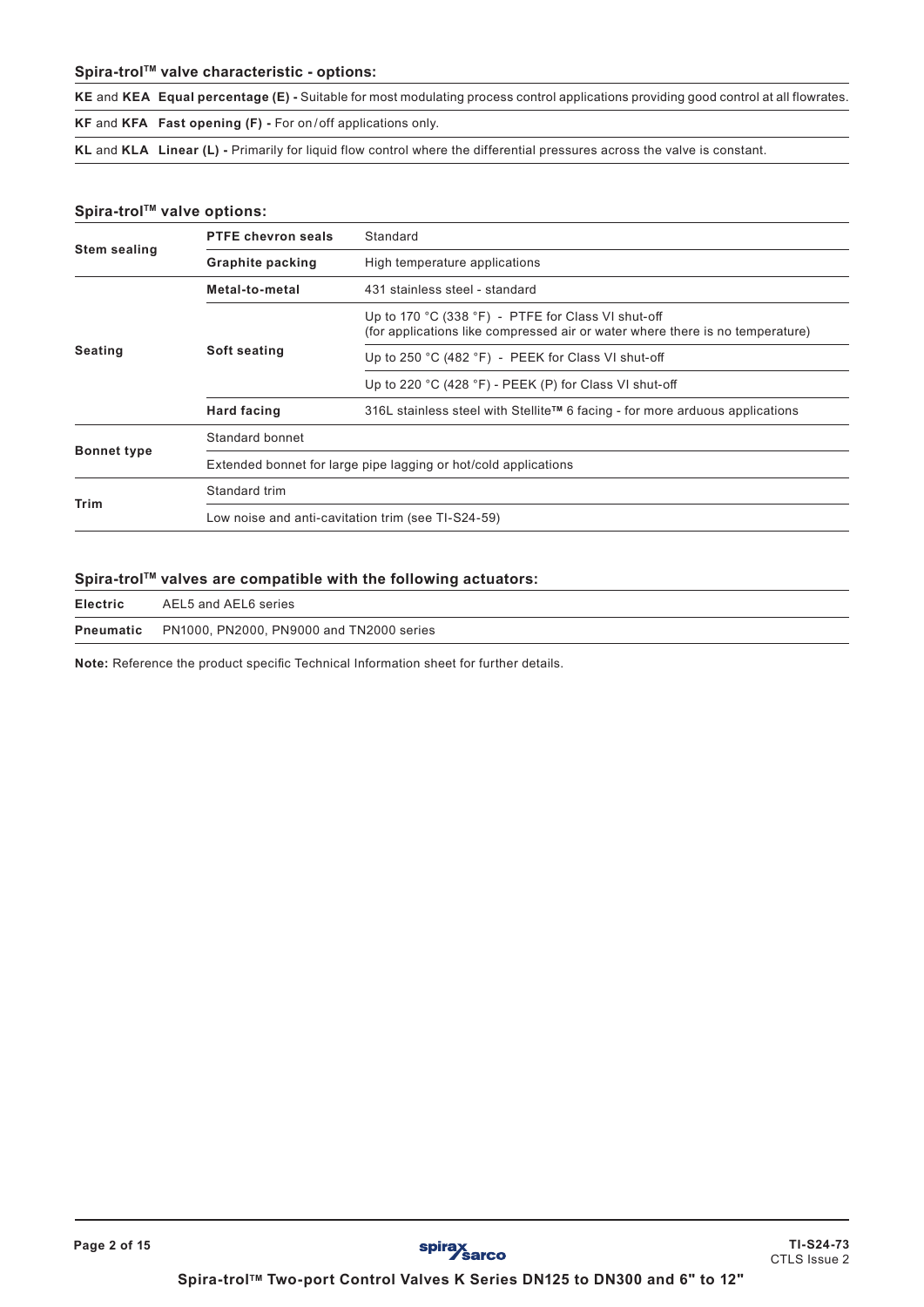| <b>Body</b><br>material | <b>Type</b>  | No.            | Part   | <b>Material</b>  |                                  |  |
|-------------------------|--------------|----------------|--------|------------------|----------------------------------|--|
|                         | <b>KE43</b>  | 1              | Body   | Cast steel       | BS EN 10213 GP 240GH+N (1.0619N) |  |
| Carbon<br>steel         |              | $\overline{2}$ | Bonnet | Cast steel       | BS EN 10213 GP 240GH+N (1.0619N) |  |
|                         | <b>KEA43</b> | 1              | Body   | Cast steel       | <b>ASTM A216 WCB</b>             |  |
|                         |              | $\overline{2}$ | Bonnet | Cast steel       | ASTM A216 WCB                    |  |
|                         | <b>KE63</b>  | 1              | Body   | <b>Stainless</b> | EN 10213 (1.4408)                |  |
| <b>Stainless</b>        |              | $\overline{2}$ | Bonnet | steel            |                                  |  |
| steel                   | <b>KEA63</b> | 1              | Body   | <b>Stainless</b> | ASTM A351 CF8M                   |  |
|                         |              | $\overline{2}$ | Bonnet | steel            |                                  |  |
|                         |              | 1              | Body   | SG iron          | EN-GJS-400-18U-LT                |  |
| <b>SG iron</b>          | <b>KE73</b>  | $\mathbf{2}$   | Bonnet |                  |                                  |  |
|                         |              | 1              | Body   | SG iron          | ASTM A395                        |  |
|                         | <b>KEA73</b> | $\mathbf{2}$   | Bonnet |                  |                                  |  |

# **Materials - DN125 to DN300 (6" to 12")**

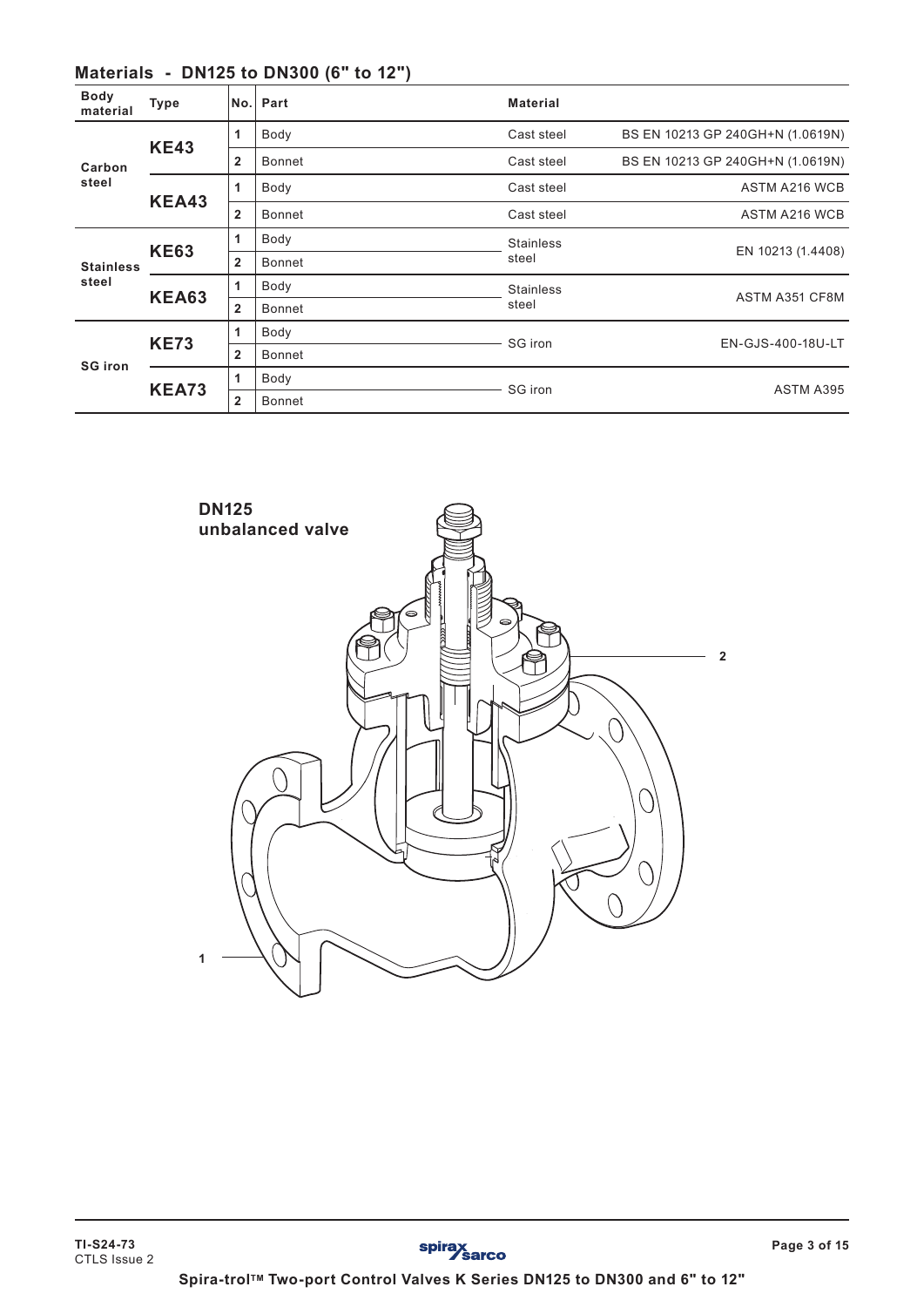| Body<br>material<br><b>Type</b>              | No. | Part                           |                                   |                          | <b>Material</b>          |                           |
|----------------------------------------------|-----|--------------------------------|-----------------------------------|--------------------------|--------------------------|---------------------------|
|                                              |     | Plug and                       | <b>All others</b>                 |                          | Stainless steel          | AISI 431                  |
|                                              | 3   | stem                           | <b>KE63</b>                       |                          | Stainless steel          | <b>AISI 316L</b>          |
|                                              |     | assembly                       | <b>Seating version W</b>          |                          | Stellite™ 6              |                           |
|                                              | 4   | Cage                           |                                   | Stainless steel          |                          |                           |
|                                              |     |                                | <b>Seating version T</b>          |                          | Stainless steel          | AISI 431 S29              |
|                                              | 6   | Valve seat<br>ring             | Seating versions P and K PEEK     |                          |                          |                           |
|                                              |     |                                | <b>All others</b>                 |                          | Stainless steel          | Stellite™ 6               |
|                                              | 9   | <b>Bearing</b>                 |                                   |                          | Stellite™                |                           |
|                                              | 10  |                                | Spacer (not used in DN125 valves) |                          | Stainless steel          |                           |
|                                              | 11  | Gland nut                      |                                   |                          | Stainless steel          | AISI 416                  |
|                                              | 14  | Washer                         |                                   |                          | Stainless steel          | <b>AISI 316L</b>          |
|                                              | 15  | Bonnet gasket                  |                                   |                          | Stainless steel/graphite |                           |
|                                              | 16  | Seat gasket                    |                                   | Stainless steel/graphite |                          |                           |
|                                              | 20  | Stem nut                       |                                   |                          | Stainless steel          | AISI 316                  |
|                                              |     |                                |                                   | <b>KE43</b>              | Carbon steel             | BS EN ISO 898-1 Grade 8.8 |
| <b>All versions</b>                          | 21  | Standard bonnet nut            |                                   | <b>KE63</b>              | Stainless steel          | A2-80                     |
|                                              |     |                                |                                   | <b>KE73</b>              | Carbon steel             | BS EN ISO 898-1 Grade 8.8 |
|                                              |     |                                |                                   | KEA43                    | Carbon steel             | ASTM A194 2H              |
|                                              |     |                                |                                   | <b>KEA63</b>             | Stainless steel          | ASTM A194 8M              |
|                                              |     |                                |                                   | <b>KEA73</b>             | Carbon steel             | ASTM A194 2H              |
|                                              |     | High temperature bonnet nut    |                                   | Stainless steel          | <b>DIN ISO 3506 A2</b>   |                           |
|                                              |     |                                |                                   | <b>KE43</b>              | Carbon steel             | BS EN ISO 898-1 Grade 8.8 |
|                                              |     |                                |                                   | <b>KE63</b>              | Stainless steel          | A2                        |
|                                              |     |                                |                                   | <b>KE73</b>              | Carbon steel             | BS EN ISO 898-1 Grade 8.8 |
|                                              | 22  | Standard stud                  |                                   | <b>KEA43</b>             | Carbon steel             | ASTM A193 B7              |
|                                              |     |                                |                                   | <b>KEA63</b>             | Stainless steel          | ASTM A193 B8M2            |
|                                              |     |                                |                                   | <b>KEA73</b>             | Carbon steel             | ASTM A193 B7              |
|                                              |     | High temperature<br>bonnet nut |                                   | <b>KE43</b>              | Stainless steel          | DIN ISO 3506 A2-80        |
|                                              |     |                                |                                   | <b>KE73</b>              |                          |                           |
|                                              | 8   | Spring                         |                                   |                          | Stainless steel          |                           |
| <b>PTFE gland</b>                            | 12  | Chevron packing set            |                                   |                          | PTFE                     |                           |
| versions                                     | 17  | Stem 'O' ring                  |                                   |                          | Viton™                   |                           |
|                                              | 18  | Bonnet 'O' ring                |                                   |                          | Viton™                   |                           |
| <b>High</b><br>temperature<br>gland versions | 26  | Gland packing                  |                                   |                          | Graphite                 |                           |
|                                              | За  | Plug and stem assembly         |                                   |                          | Stainless steel          |                           |
| <b>Balanced</b><br>versions                  | 29  | Cage                           |                                   |                          | Stainless steel          |                           |
|                                              | 31  | <b>Balanced seal</b>           |                                   |                          | Graphite                 |                           |

# **Materials - DN125 to DN300 (6" to 12") (continued)**

Spira-trol<sup>™</sup> Two-port Control Valves K Series DN125 to DN300 and 6" to 12"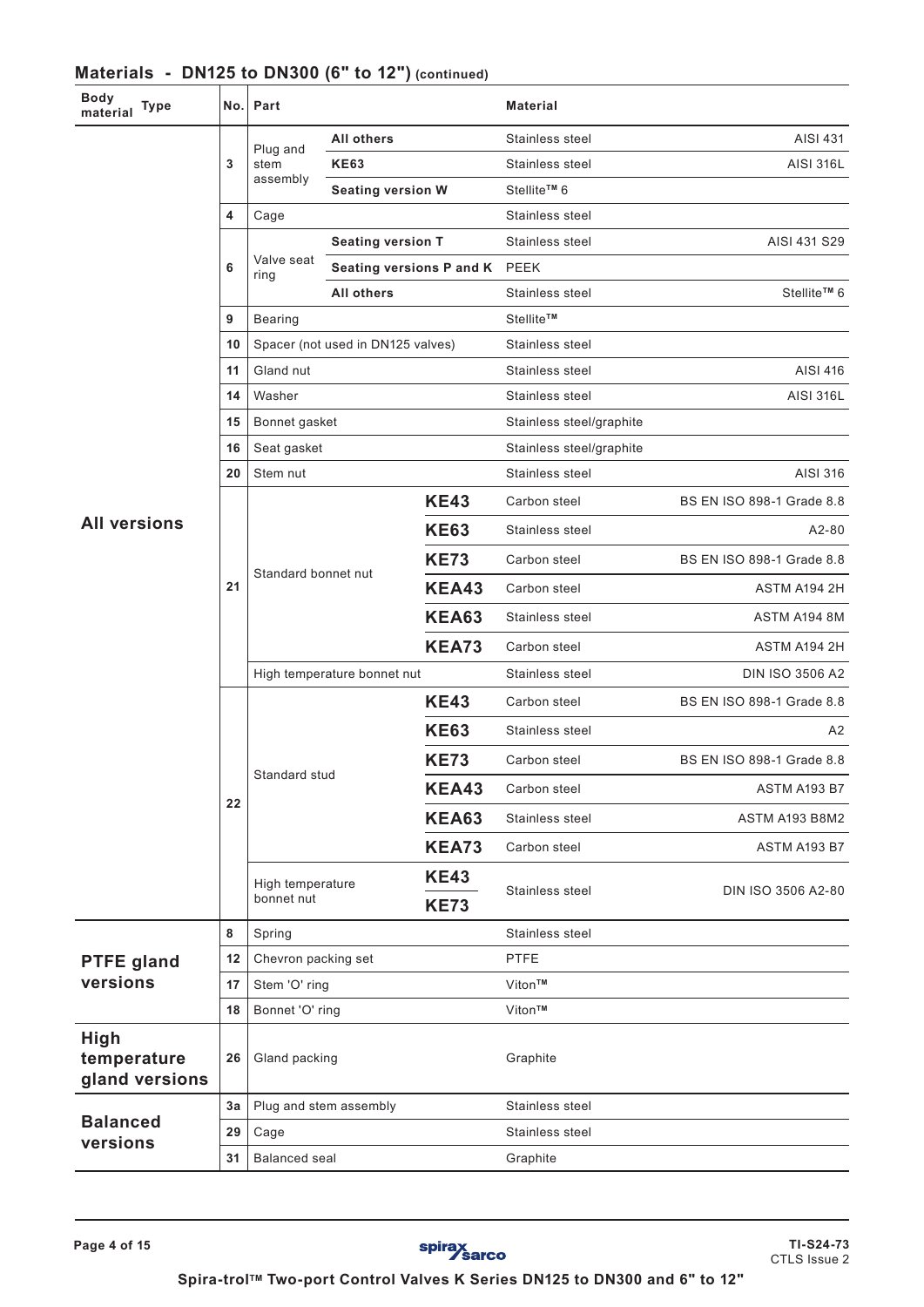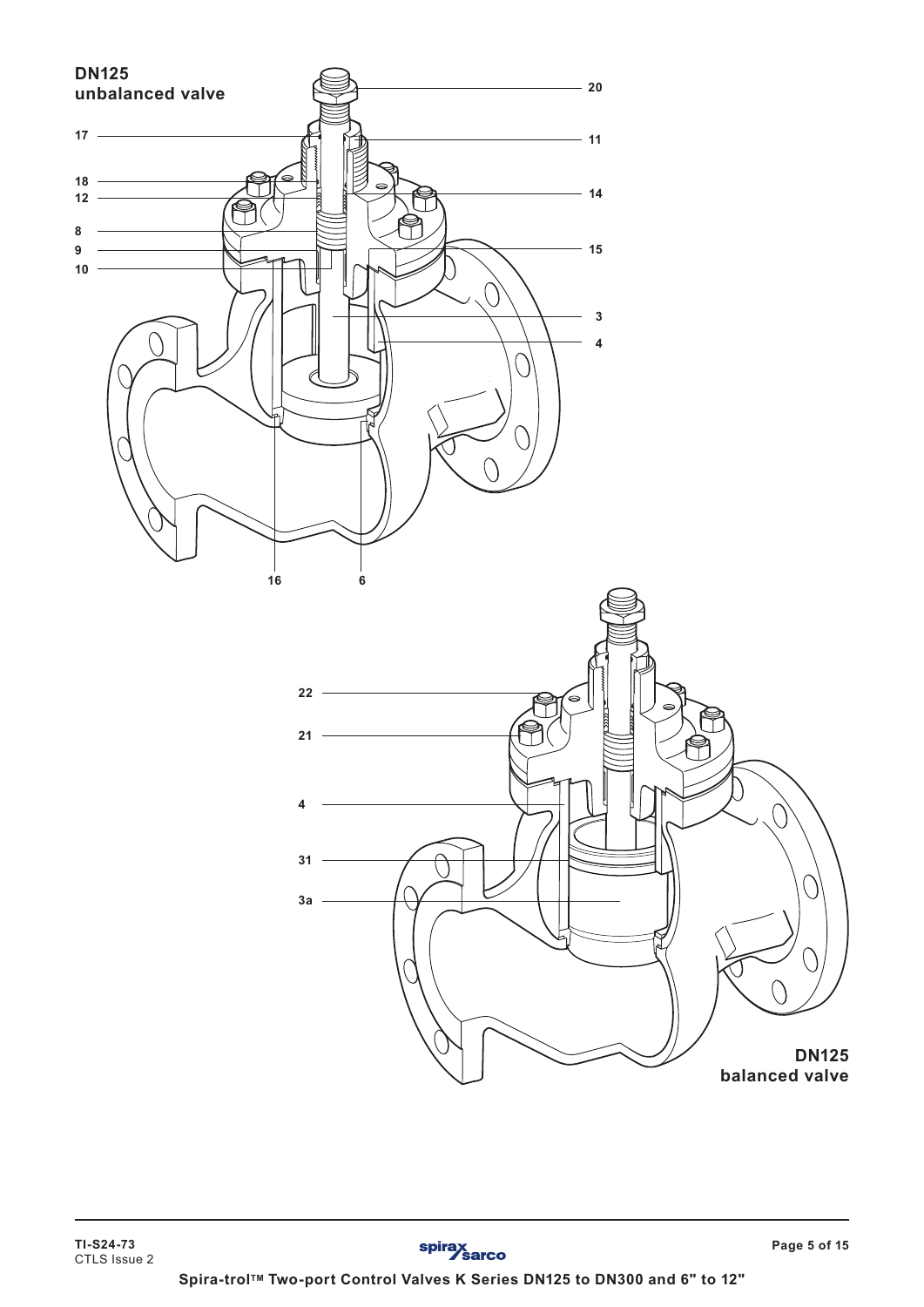### **Kv values**

| Valve size           |                       |              | <b>DN125</b> | <b>DN150</b> | <b>DN200</b> | <b>DN250</b> | <b>DN300</b> |
|----------------------|-----------------------|--------------|--------------|--------------|--------------|--------------|--------------|
|                      |                       | Equal %      | 245          | 370          | 580          | 700          | 1000         |
|                      | <b>Full port</b>      | Linear       | 260          | 390          | 640          | 780          | 1100         |
|                      |                       | Fast opening | 260          | 390          | 640          | 780          | 1100         |
|                      | <b>Reduced trim 1</b> | Equal %      | 200          | 287          | 370          | 580          | 700          |
|                      |                       | Linear       | 200          | 287          | 550          | 640          | 780          |
|                      | Reduced trim 2        | Equal %      | 100          | 132          | 232          | 370          | 580          |
| <b>Standard trim</b> |                       | Linear       | 100          | 132          | 232          | 550          | 640          |
|                      | Reduced trim 3        | Equal %      | 63           | 103          | 163          | 232          | 370          |
|                      |                       | Linear       | 63           | 103          | 163          | 232          | 550          |
|                      | Reduced trim 4        | Equal %      |              |              |              | 163          | 232          |
|                      |                       | Linear       |              |              |              | 163          | 232          |
|                      |                       | Equal %      |              |              |              |              | 163          |
|                      | <b>Reduced trim 5</b> | Linear       |              |              |              |              | 163          |

**Note:** For low noise and anti-cavitation Kv please see TI-S24-59

### **Cv (US) values Cv (US) = Cv (UK) x 1.2009**

| Valve size           |                       |              | <b>DN150</b> | <b>DN200</b> | <b>DN250</b> | <b>DN300</b> |
|----------------------|-----------------------|--------------|--------------|--------------|--------------|--------------|
|                      |                       | Equal %      | 433          | 679          | 809          | 1156         |
|                      | <b>Full port</b>      | Linear       | 456          | 749          | 902          | 1272         |
|                      |                       | Fast opening | 456          | 749          | 902          | 1272         |
|                      | Reduced trim 1        | Equal %      | 336          | 433          | 670          | 809          |
|                      |                       | Linear       | 336          | 636          | 740          | 902          |
|                      | <b>Reduced trim 2</b> | Equal %      | 154          | 271          | 428          | 670          |
| <b>Standard trim</b> |                       | Linear       | 154          | 271          | 636          | 740          |
|                      |                       | Equal %      | 120          | 191          | 268          | 428          |
|                      | <b>Reduced trim 3</b> | Linear       | 120          | 191          | 268          | 636          |
|                      | Reduced trim 4        | Equal %      |              |              | 188          | 268          |
|                      |                       | Linear       |              |              | 188          | 268          |
|                      |                       | Equal %      |              |              |              | 188          |
|                      | <b>Reduced trim 5</b> | Linear       |              |              |              | 188          |

**Note:** For low noise and anti-cavitation Cv please see TI-S24-59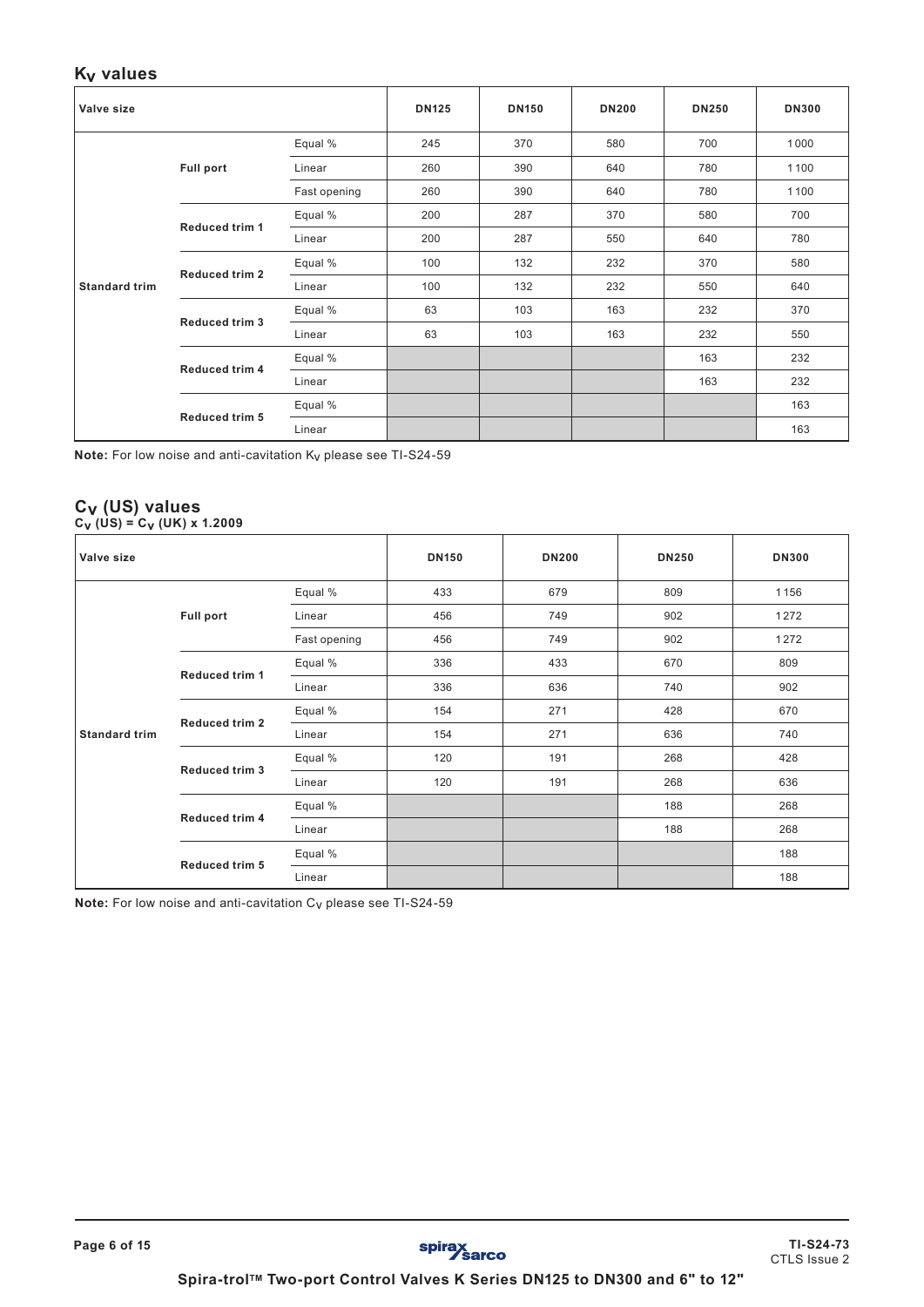# **Pressure / temperature limits - KE43 (Carbon steel)**



The product **must not** be used in this region.

High temperature packing is required for use in this region.

High temperature bolting and packing is required for use in this region

- **A B** Flanged EN 1092 PN40.
- **A C** Flanged JIS/KS 20K.
- **A D** Flanged EN 1092 PN25.
- **A E** Flanged EN 1092 PN16.
- **A F** Flanged JIS/KS 10K.

#### **Notes:**

- **1.** Where the process fluid temperature is sub-zero and the ambient temperature is below +5 °C, the external moving parts of the valve and actuator must be heat traced to maintain normal operation.
- **2.** When selecting a valve with a bellows sealed bonnet, the pressure / temperature limits of the bellows must be read in conjunction with the valve pressure / temperature limits shown in table below.

| <b>Body design conditions</b>        |                                           | <b>PN40</b>                |
|--------------------------------------|-------------------------------------------|----------------------------|
| Maximum design pressure              |                                           | 40 bar g @ 50 $^{\circ}$ C |
|                                      | PTFE soft seat (G)                        | 7 bar                      |
| Maximum differential pressure design | PEEK soft seat (K)                        | 7 bar                      |
|                                      | Full PEEK seat (P)                        | 19 bar                     |
| Maximum design temperature           |                                           | 400 °C                     |
| Minimum design temperature           |                                           | $-10 °C$                   |
|                                      | PTFE soft seat (G)                        | 170 °C                     |
|                                      | PEEK soft seat (P)                        | 220 °C                     |
|                                      | Standard packing PTFE chevron             |                            |
| Maximum operating temperature        | PEEK seat (K)                             | 250 °C                     |
|                                      | Extended bonnet (E) with PTFE chevron     |                            |
|                                      | High temperature packing (H)              |                            |
|                                      | Extended bonnet (E) with graphite packing | 400 $^{\circ}$ C           |

**Note:** We recommend that an extended bonnet (E) with graphite packing is used where valve operation is above 300 °C.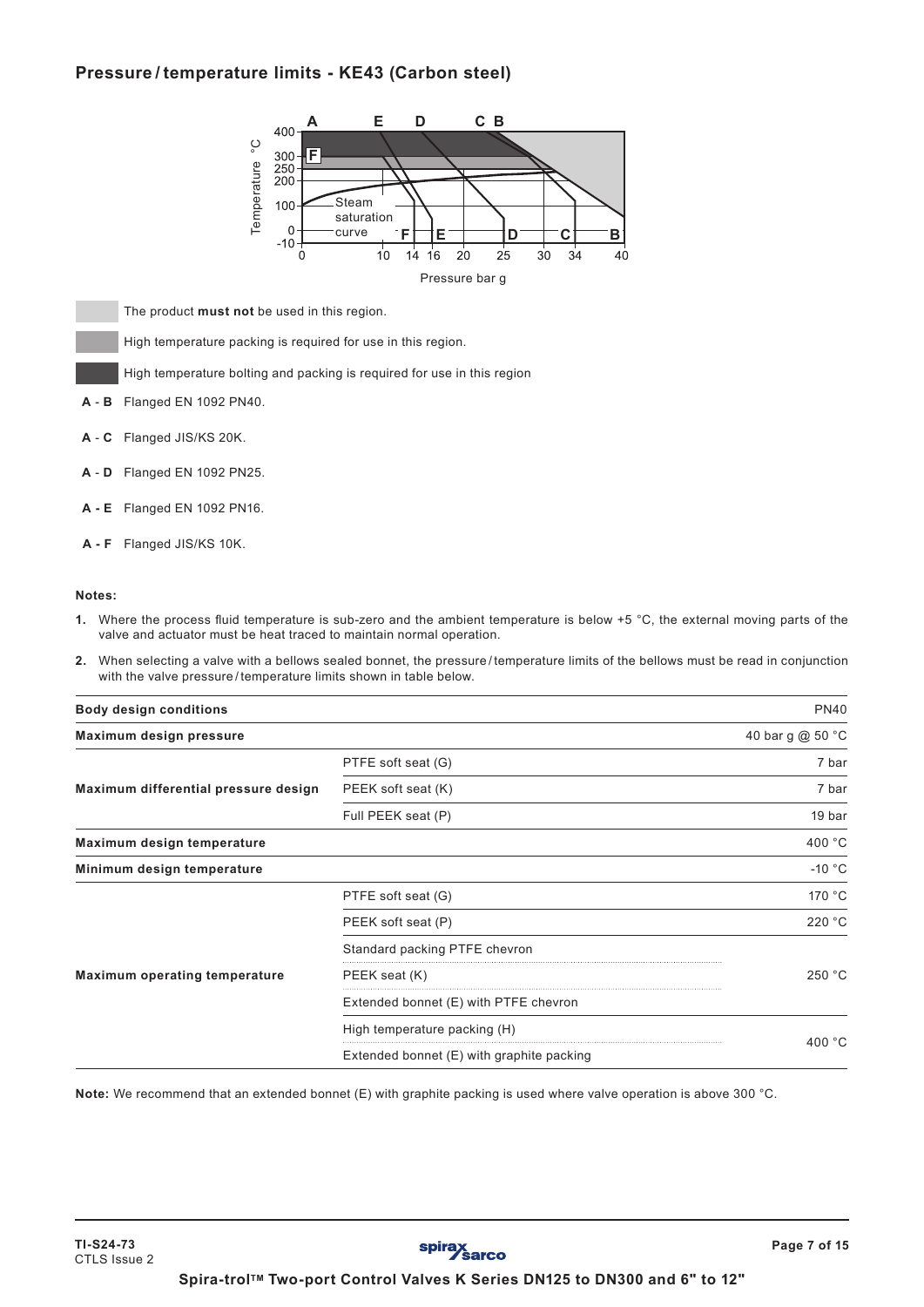# **Pressure / temperature limits - KE63 (Stainless steel)**



The product **must not** be used in this region.

High temperature packing is required for use in this region.

High temperature bolting and packing is required for use in this region

- **A B** Flanged EN 1092 PN40.
- **A C** Flanged JIS/KS 20K.
- **A D** Flanged EN 1092 PN25.
- **A E** Flanged EN 1092 PN16.
- **A F** Flanged JIS/KS 10K.

#### **Notes:**

- **1.** Where the process fluid temperature is sub-zero and the ambient temperature is below +5 °C, the external moving parts of the valve and actuator must be heat traced to maintain normal operation.
- **2.** When selecting a valve with a bellows sealed bonnet, the pressure / temperature limits of the bellows must be read in conjunction with the valve pressure / temperature limits shown in table below.

| <b>Body design conditions</b>        |                                           | <b>PN40</b>                |
|--------------------------------------|-------------------------------------------|----------------------------|
| Maximum design pressure              |                                           | 40 bar g @ 50 $^{\circ}$ C |
|                                      | PTFE soft seat (G)                        | 7 bar                      |
| Maximum differential pressure design | PEEK soft seat (K)                        | 7 bar                      |
|                                      | Full PEEK seat (P)                        | 19 bar                     |
| Maximum design temperature           |                                           | 400 $^{\circ}$ C           |
| Minimum design temperature           |                                           | $-10 °C$                   |
|                                      | PTFE soft seat (G)                        | 170 °C                     |
|                                      | PEEK soft seat (P)                        | 220 °C                     |
|                                      | Standard packing PTFE chevron             |                            |
| <b>Maximum operating temperature</b> | PEEK seat (K)                             | 250 °C                     |
|                                      | Extended bonnet (E) with PTFE chevron     |                            |
|                                      | High temperature packing (H)              |                            |
|                                      | Extended bonnet (E) with graphite packing | 400 $^{\circ}$ C           |

**Note:** We recommend that an extended bonnet (E) with graphite packing is used where valve operation is above 300 °C.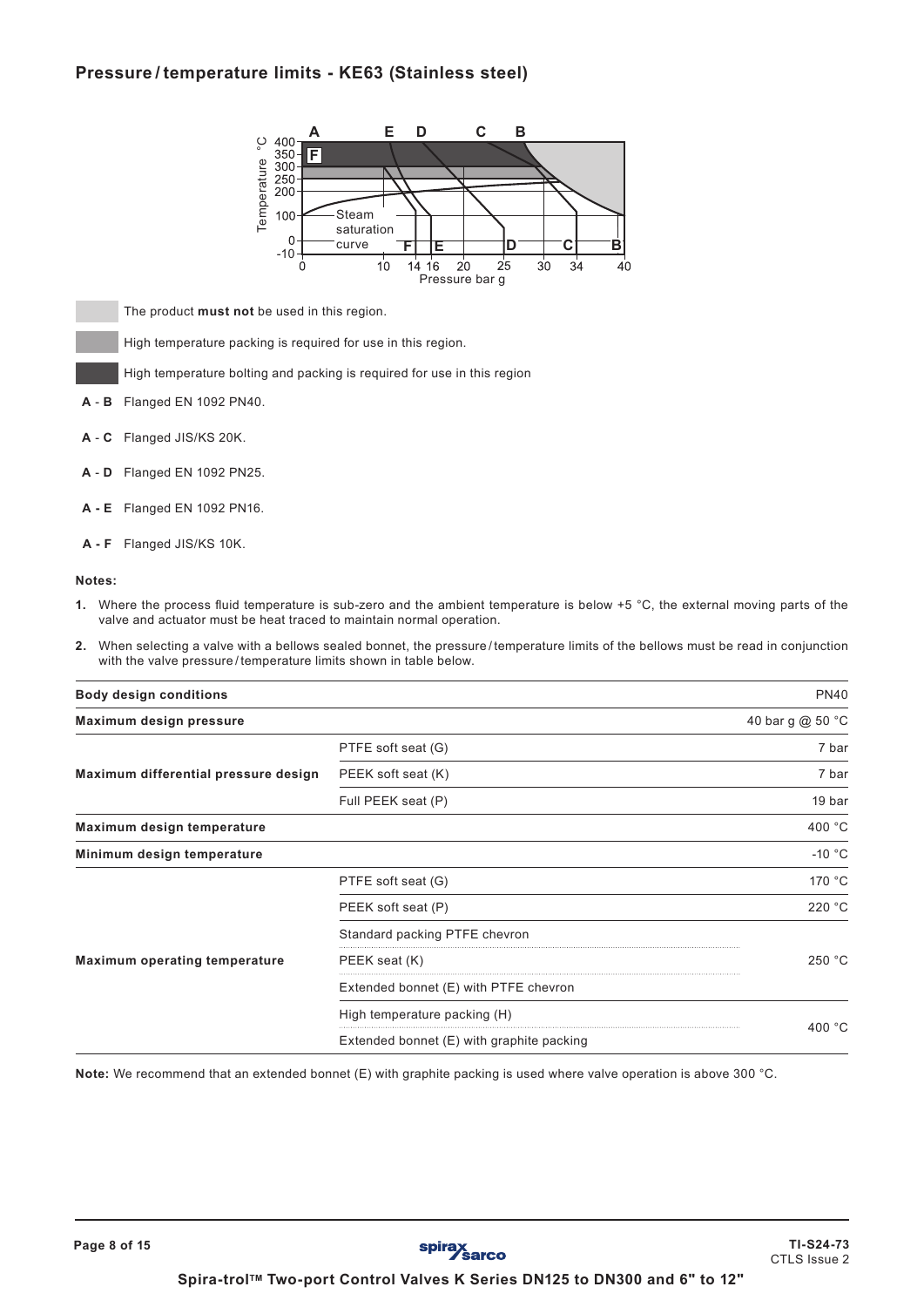# **Pressure / temperature limits - KE73 (SG iron)**



The product **must not** be used in this region.

High temperature packing is required for use in this region.

High temperature bolting and packing is required for use in this region

- **A D** Flanged EN 1092 PN40.
- **A E** Flanged EN 1092 PN16.
- **A F** Flanged JIS/KS 10.

#### **Notes:**

- **1.** Where the process fluid temperature is sub-zero and the ambient temperature is below +5 °C, the external moving parts of the valve and actuator must be heat traced to maintain normal operation.
- **2.** When selecting a valve with a bellows sealed bonnet, the pressure / temperature limits of the bellows must be read in conjunction with the valve pressure / temperature limits shown in table below.

| <b>Body design conditions</b>        |                                           | <b>PN25</b>       |
|--------------------------------------|-------------------------------------------|-------------------|
| Maximum design pressure              |                                           | 25 bar g @ 120 °C |
|                                      | PTFE soft seat (G)                        | 7 bar             |
| Maximum differential pressure design | PEEK soft seat (K)                        | 7 bar             |
|                                      | Full PEEK seat (P)                        | 19 bar            |
| Maximum design temperature           |                                           | 350 °C            |
| Minimum design temperature           |                                           | $-10 °C$          |
|                                      | PTFE soft seat (G)                        | 170 °C            |
|                                      | PEEK soft seat (P)                        | 220 °C            |
|                                      | Standard packing PTFE chevron             |                   |
| <b>Maximum operating temperature</b> | PEEK seat (K)                             | 250 °C            |
|                                      | Extended bonnet (E) with PTFE chevron     |                   |
|                                      | High temperature packing (H)              |                   |
|                                      | Extended bonnet (E) with graphite packing | 350 °C            |

**Note:** We recommend that an extended bonnet (E) with graphite packing is used where valve operation is above 300 °C.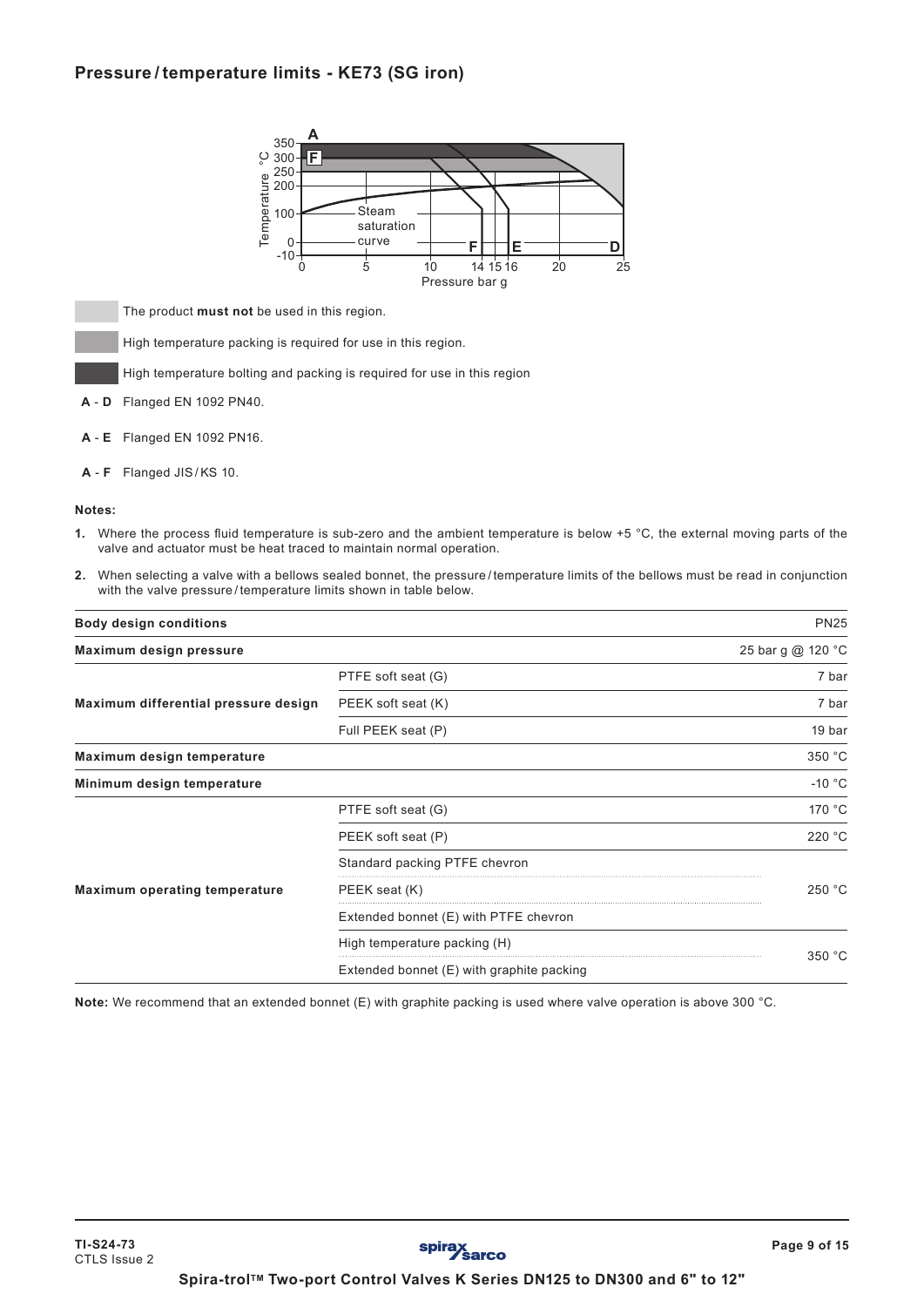# **Pressure / temperature limits - KEA43 (Carbon steel)**



The product **must not** be used in this region.

Graphite stem sealing is required for use in this region

- **A B** Flanged ASME 300.
- **A C** Flanged JIS/KS 20.
- **A D** Flanged ASME 150.
- **E E** Flanged JIS/KS 10.

#### **Notes:**

- **1.** Where the process fluid temperature is sub-zero and the ambient temperature is below +5 °C, the external moving parts of the valve and actuator must be heat traced to maintain normal operation.
- **2.** When selecting a valve with a bellows sealed bonnet, the pressure / temperature limits of the bellows must be read in conjunction with the valve pressure / temperature limits shown above.
- **3.** As standard the KEA, KFA, KLA series two-port control valves are supplied with the PTFE stem sealing option.

| <b>Body design conditions</b>        |                                              |                    | ASME 150 and ASME 300                            |
|--------------------------------------|----------------------------------------------|--------------------|--------------------------------------------------|
|                                      | <b>ASME 150</b>                              | 19.6 bar g @ 38 °C | $(284 \text{ psi } g \text{ @ } 100 \text{ °F})$ |
| Maximum design pressure              | <b>ASME 300</b>                              | 51.1 bar g @ 38 °C | $(740 \text{ psi } g \text{ @ } 100 \text{ °F})$ |
|                                      | PTFE soft seat (G)                           | 7 bar              |                                                  |
| Maximum differential pressure design | PEEK soft seat (K)                           | 7 bar              |                                                  |
|                                      | Full PEEK seat (P)                           | 19 bar             |                                                  |
| Maximum design temperature           |                                              | 425 $°C$           | (800 °F)                                         |
| Minimum design temperature           |                                              | $-29 °C$           | $(-20 °F)$                                       |
|                                      | PTFE soft seat (G)                           | 170 °C             | (338 °F)                                         |
|                                      | PEEK soft seat (P)                           | 220 °C             | (428 °F)                                         |
|                                      | Standard packing PTFE chevron                |                    |                                                  |
| <b>Maximum operating temperature</b> | PEEK seat (K)                                | 250 °C             | (482 °F)                                         |
|                                      | Extended bonnet (E) with PTFE chevron        |                    |                                                  |
|                                      | Graphite packing (H)                         |                    |                                                  |
|                                      | Extended bonnet (E) with graphite<br>packing | 425 $^{\circ}$ C   | (800 °F)                                         |

**Note:** We recommend that an extended bonnet (E) with graphite packing is used where valve operation is above 300 °C (572 °F).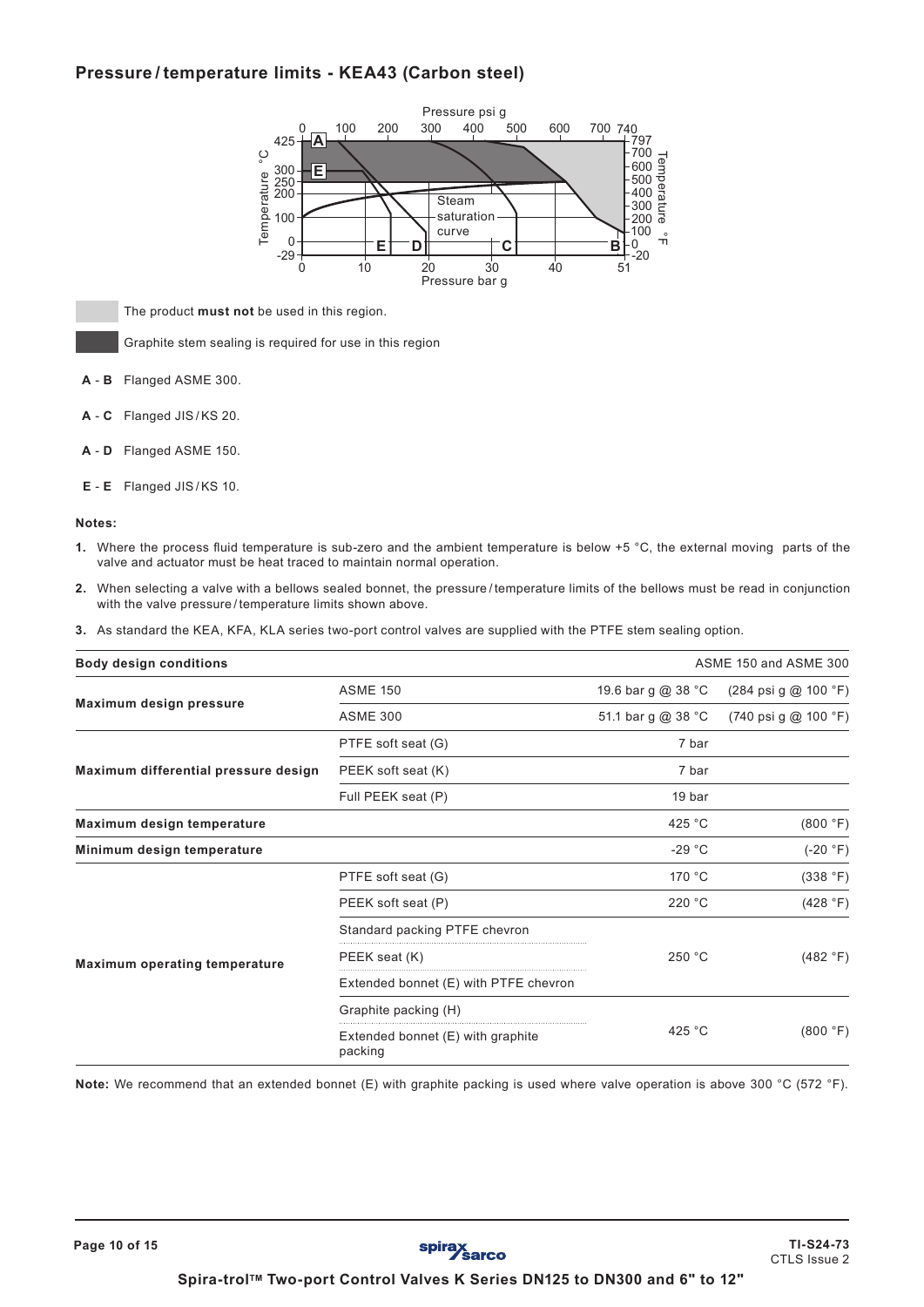# **Pressure / temperature limits - KEA63 (Stainless steel)**



The product **must not** be used in this region.

Graphite stem sealing is required for use in this region

- **A B** Flanged ASME 300.
- **A C** Flanged JIS/KS 20.
- **D D** Flanged ASME 150.
- **E E** Flanged JIS/KS 10.

#### **Notes:**

- **1.** Where the process fluid temperature is sub-zero and the ambient temperature is below +5 °C, the external moving parts of the valve and actuator must be heat traced to maintain normal operation.
- **2.** When selecting a valve with a bellows sealed bonnet, the pressure / temperature limits of the bellows must be read in conjunction with the valve pressure / temperature limits shown above.
- **3.** As standard the KEA, KFA, KLA series two-port control valves are supplied with the PTFE stem sealing option.

| ASME 150 and ASME 300<br><b>Body design conditions</b> |                                           |                 |                                         |
|--------------------------------------------------------|-------------------------------------------|-----------------|-----------------------------------------|
|                                                        | ASME 150 (6" to 8" only)                  |                 | 19.6 bar g @ 38 °C (275 psi g @ 100 °F) |
| Maximum design pressure                                | <b>ASME 300</b>                           |                 | 49.6 bar g @ 38 °C (720 psi g @ 100 °F) |
|                                                        | PTFE soft seat (G)                        | 7 bar           |                                         |
| Maximum differential pressure design                   | PEEK soft seat (K)                        | 7 bar           |                                         |
|                                                        | Full PEEK seat (P)                        | 19 bar          |                                         |
| Maximum design temperature                             |                                           | 538 °C          | (1000 °F)                               |
| Minimum design temperature                             |                                           | $-29 °C$        | $(-20 °F)$                              |
|                                                        | PTFE soft seat (G)                        | 170 $\degree$ C | (338 °F)                                |
|                                                        | PEEK soft seat (P)                        | 220 °C          | (428 °F)                                |
|                                                        | Standard packing PTFE chevron             |                 |                                         |
| <b>Maximum operating temperature</b>                   | PEEK seat (K)                             | 250 °C          | (482 °F)                                |
|                                                        | Extended bonnet (E) with PTFE chevron     |                 |                                         |
|                                                        | Graphite packing (H)                      |                 |                                         |
|                                                        | Extended bonnet (E) with graphite packing | 538 °C          | (1000 °F)                               |

**Note:** We recommend that an extended bonnet (E) with graphite packing is used where valve operation is above 300 °C (572 °F).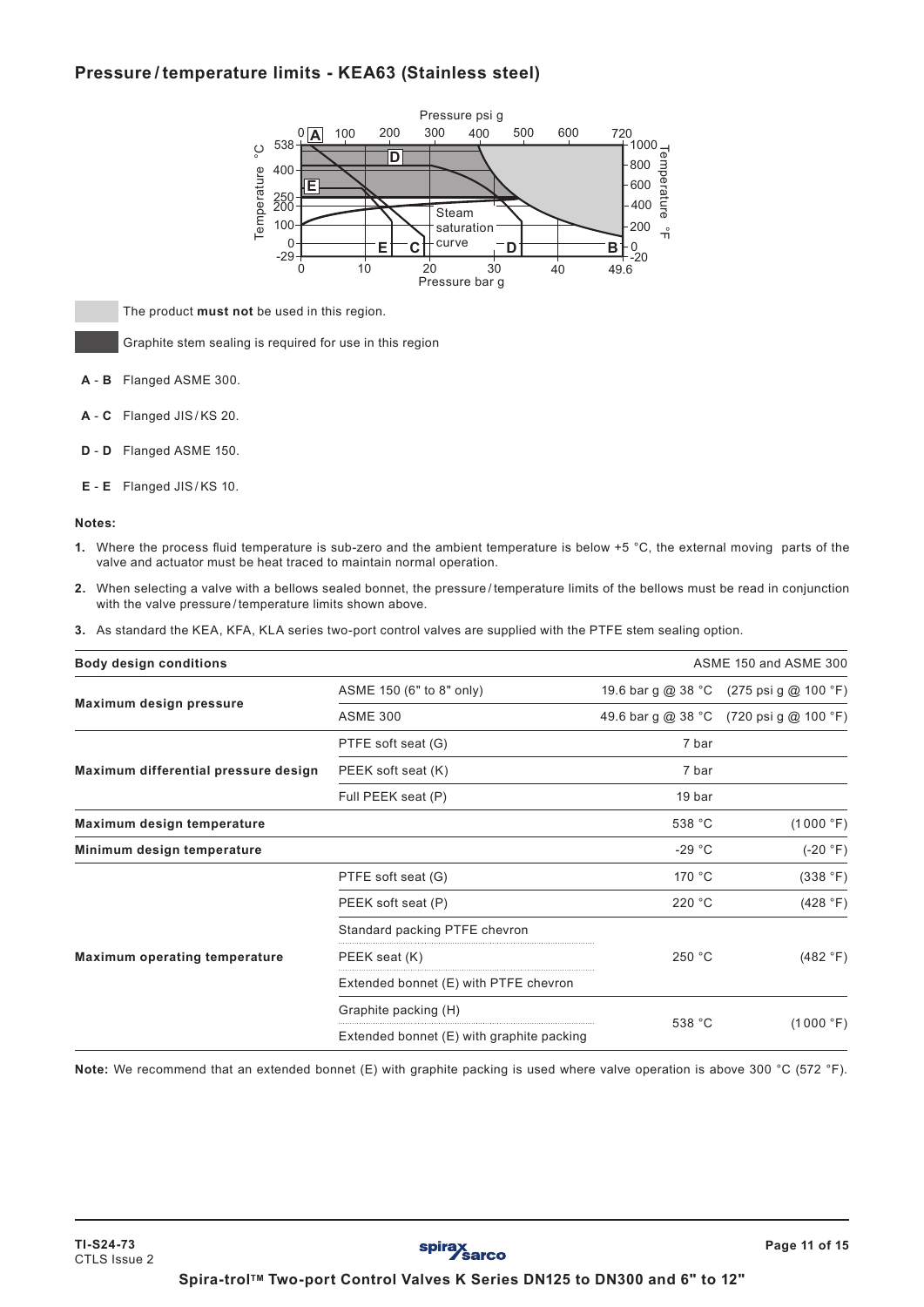| Valve size  |                            | <b>KE</b> valves |     |                |                            | <b>KEA valves</b>          |                      |               |               |                       |
|-------------|----------------------------|------------------|-----|----------------|----------------------------|----------------------------|----------------------|---------------|---------------|-----------------------|
|             |                            | A <sub>1</sub>   |     | C <sub>1</sub> |                            | A <sub>1</sub>             | C <sub>1</sub>       | D             | Е             | F                     |
|             | <b>PN16</b>                | JIS/KS           |     |                | <b>KS10</b>                | <b>KS20</b>                |                      |               | <b>Thread</b> | <b>Extended</b>       |
|             | <b>PN25</b><br><b>PN40</b> | 10               | 20  |                | <b>ASME</b><br>125 and 150 | <b>ASME</b><br>250 and 300 |                      |               |               | bonnet                |
| DN125 (5")  | 400                        | 403              | 425 | 257            |                            |                            |                      |               |               | 538 (21 1/5")         |
| DN150 (6")  | 480                        | 451              | 473 | 275            | 451 (173/4")               | 473 (18 <sup>5</sup> /8")  | 279 (11")            |               |               | 556 (21 %")           |
| DN200 (8")  | 600                        | 543              | 568 | 341            | 543 (21 <sup>3</sup> /s")  | 568 (22 $\frac{3}{8}$ ")   | $343(13\frac{1}{2})$ | $125(4^7/s")$ | M30           | 621 $(24\frac{1}{2})$ |
| DN250 (10") | 730                        | 673              | 708 | 344            | 673                        | 708                        | $344(13\frac{1}{2})$ |               |               | 622 $(24\frac{1}{2})$ |
| DN300 (12") | 850                        | 737              | 775 | 355            | 737                        | 775                        | 355(14")             |               |               | 634 (25")             |

# **Dimensions** for the **Spira-trol™ two-port control valve** approximate in mm and (inches)



**Flanged version**



**Extended bonnet version**

# Weights for the Spira-trol<sup>TM</sup> two-port control valve approximate in kg (and lbs)

|            |             | <b>KE</b> valves |             |              | <b>KEA valves</b> |              | <b>Additional</b><br><b>Extended</b> | <b>Additional</b><br>balanced |  |
|------------|-------------|------------------|-------------|--------------|-------------------|--------------|--------------------------------------|-------------------------------|--|
| Valve size | <b>KE43</b> | <b>KE63</b>      | <b>KE73</b> | <b>KEA43</b> | <b>KEA63</b>      | <b>KEA73</b> | bonnet                               |                               |  |
| DN125 (5") | 81          | 81               | 81          |              |                   |              | 16<br>(35)                           | 2<br>(4.4)                    |  |
| DN150 (6") | 121         | 121              | 121         | 130 (286)    | 130 (286)         | 130 (286)    | 16<br>(35)                           | 3<br>(7)                      |  |
| DN200 (8") | 210         | 210              | 210         | 210 (462)    | 210 (462)         | 210 (462)    | 16<br>(35)                           | 10<br>(22)                    |  |
| DN250 10") | 228         |                  |             | 242 (533)    |                   |              | 16<br>(35)                           | 10<br>(22)                    |  |
| DN300 12") | 451         |                  |             | 465 (1025)   |                   |              | 16<br>(35)                           | 16<br>(35)                    |  |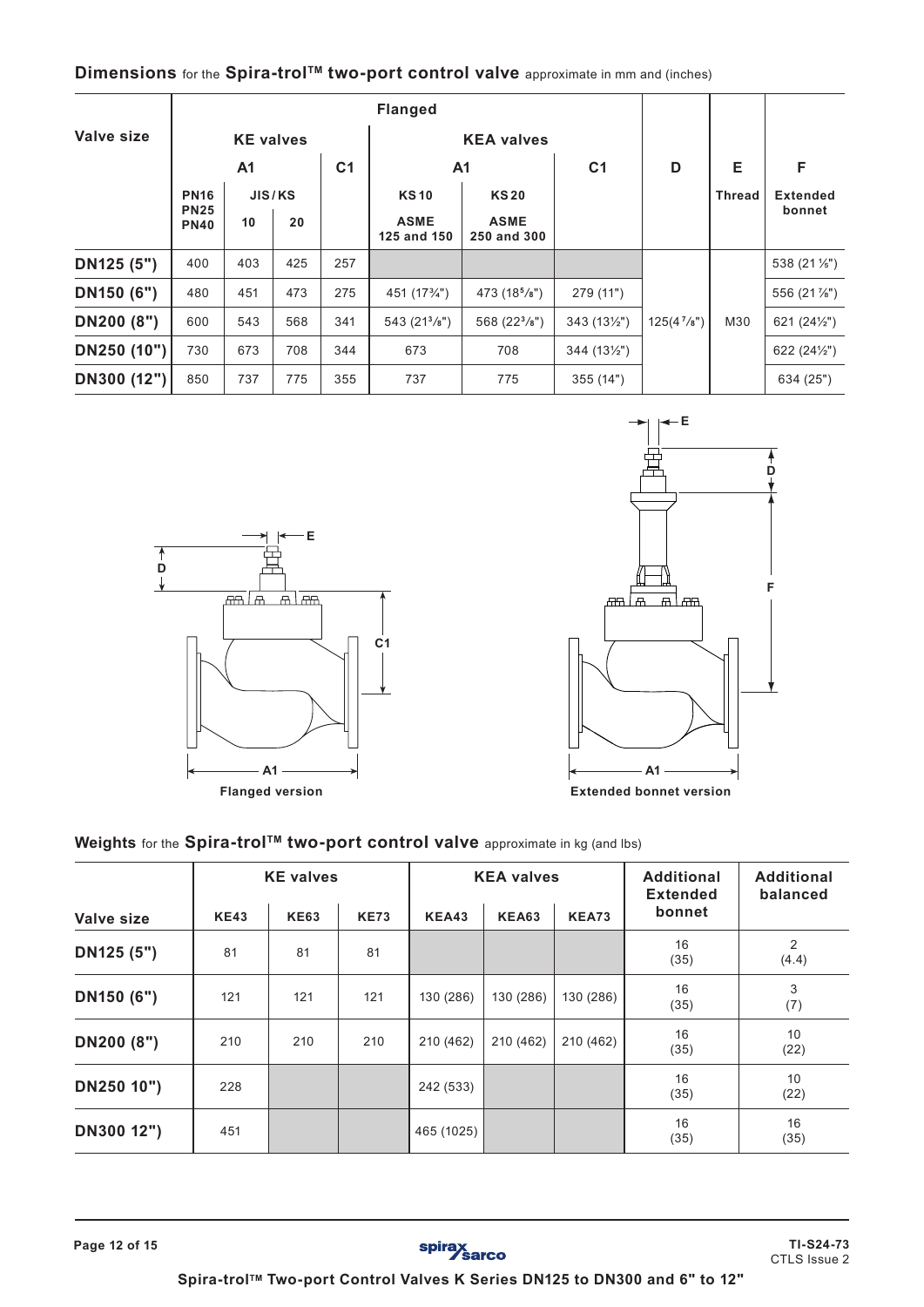# **Dimensions/weights** for the **PN actuator range** approximate in mm and kgs (inches and lbs)

|                                       |     |                   |         |             |     |        |     |        | Weight          |        |                       |          |  |
|---------------------------------------|-----|-------------------|---------|-------------|-----|--------|-----|--------|-----------------|--------|-----------------------|----------|--|
| <b>Actuator range</b><br>and variants |     | F                 | G       |             | н   |        |     | J      | <b>Actuator</b> |        | <b>With handwheel</b> |          |  |
|                                       | mm  | inches            | mm      | inches      | mm  | inches | mm  | inches | kg              | Ibs    | kg                    | Ibs      |  |
| <b>PN1500 and PN2500</b>              | 405 | 16"               | 1114    | 46"         |     |        |     |        | 55              | 121.00 |                       |          |  |
| <b>PN1600 and PN2600</b>              | 465 | $18\frac{5}{16}$  | 1 1 1 6 | 46"         |     |        |     |        | 70              | 154.00 |                       |          |  |
| <b>PN9400E</b>                        |     |                   |         |             |     |        |     |        |                 |        |                       |          |  |
| <b>PN9400R</b>                        | 732 | $28\frac{3}{4}$ " | 465     | $18^{1}/3"$ |     |        |     |        | 60              | 132.00 |                       |          |  |
| <b>TN2277E</b>                        | 532 | 21"               | 863     | 34"         | 330 | 13"    | 330 | 13"    | 116             | 255.00 | $+21.00$              | $+46.00$ |  |
| <b>TN2277NDA</b>                      | 532 | 21"               | 863     | 34"         |     |        |     |        | 98              | 216.00 |                       |          |  |



**Dimensions/weights** for the **EL** and **AEL actuator ranges** approximate in mm and kgs (and in inches and lbs)

| <b>Actuator range</b> |     |           |     |        | Weight |      |  |
|-----------------------|-----|-----------|-----|--------|--------|------|--|
|                       | mm  | inches    | mm  | inches | kg     | Ibs  |  |
| AEL56 and AEL66       | 226 | <b>Q"</b> | 760 | 30"    | 20.0   | 44.0 |  |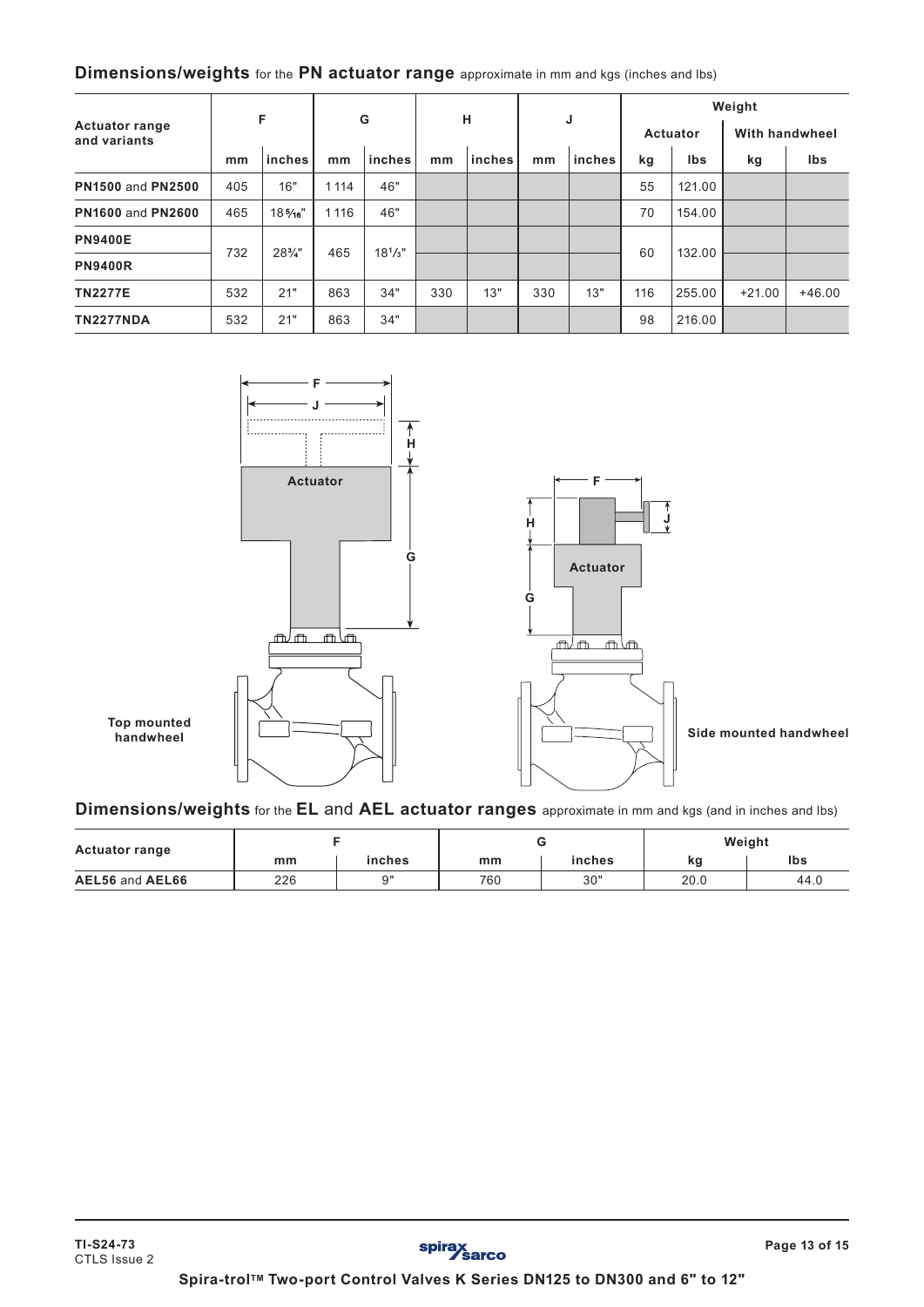# **Spare parts**

### Spira-trol<sup>™</sup> two-port control valve **Balanced and unbalanced DN125 to DN300 and 6" to 12"**

The spare parts available are shown in solid outline. Parts drawn in a grey line are not supplied as spares.

**Note:** When placing an order for spare parts please specify clearly the full product description as found on the label of the valve body, as this will ensure that the correct spare parts are supplied.

### **Available spares - K series**

| Gasket set                                     | <b>Balanced</b>                                              | A. B. G        |
|------------------------------------------------|--------------------------------------------------------------|----------------|
| Non bellows sealed                             | Unbalanced                                                   | B, G           |
|                                                | <b>PTFE</b> chevrons                                         | C <sub>3</sub> |
| <b>Stem seal kit</b><br>Plug stem and seat kit | <b>Graphite</b> packing<br>conversion kit (DN15 to<br>DN100) | C4             |
|                                                | <b>Graphite</b> seal set                                     | C5             |
|                                                | <b>Balanced</b><br>(No gaskets supplied)                     | A, D, E        |
|                                                | Unbalanced<br>(No gaskets supplied)                          | D. E           |

#### **How to order spares**

Always order spares by using the description given in the column headed 'Available spares', and state the size and type of valve including the full product description of the product.

**Example:** 1 - PTFE stem seal kit for a Spirax Sarco DN150 Spira-trol**TM** two-port KE43 PTSBSS.2 Kvs 370 control valve.

#### **How to fit spares**

**Page 14 of 15**

Full fitting instructions are given in the Installation and Maintenance Instructions supplied with the spare.